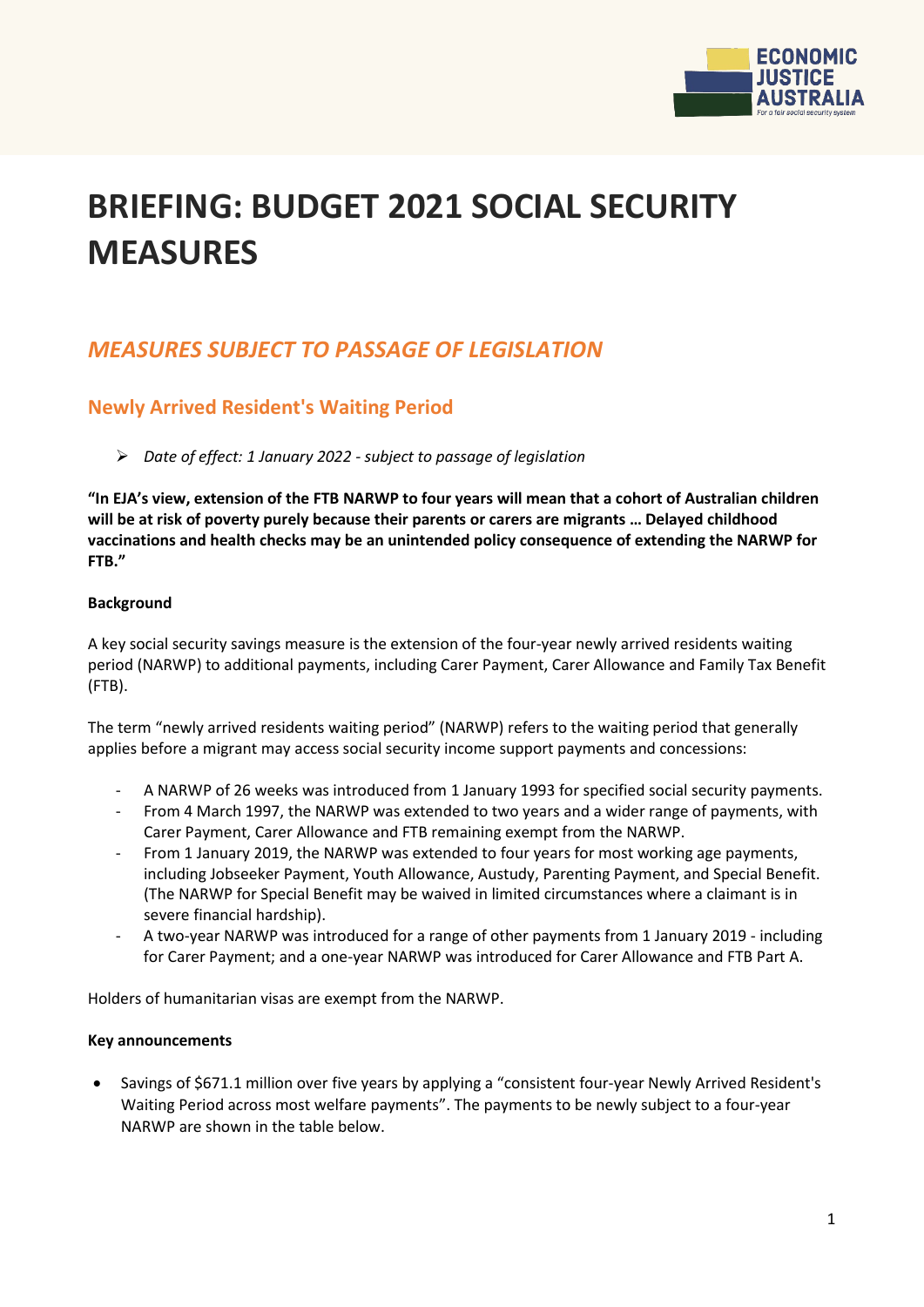

| Payment                | <b>Current NARWP</b> | <b>New NARWP</b> |
|------------------------|----------------------|------------------|
| Carer Payment          | 2                    | 4                |
| <b>Carer Allowance</b> |                      | 4                |
| Family Tax Benefit A   |                      | 4                |
| Family Tax Benefit B   | 0                    | 4                |
| Parental Leave Pay     | 2                    | 4                |
| Dad and Partner Pay    |                      | 4                |

- The four-year NARWP for these payments will only apply to people granted a permanent visa, or a temporary visa that attracts an entitlement, on or after 1 January 2022. People with such visas granted prior to 1 January 2022 will be subject to current NARWP legislation, as per the table above.
- Humanitarian visa holders are not subject to a NARWP and will not be affected by this measure.

### **Commentary**

Most social security payments are currently subject to a NARWP of four years, and the Government's rationale for introducing a four-year NARWP for additional income support payments and for FTB, is to provide "consistency", "certainty" for new residents, and to encourage self-sufficiency. This rationale makes sense only superficially – i.e. the NARWP for most payments is four years, so why not extend the NARWP to four years for all payments?

There were good reasons why the four-year NARWP was not extended to FTB or payments for carers when it was introduced for other payments from 1 January 2019:

### **FTB**

- FTB targets children, and aims to ensure that no child living in Australia lives in poverty. Applying a NARWP of four years for FTB means that the children of many migrant families with self-supporting parents on low incomes will live in poverty. Given that many people are now granted permanent residence on-shore, after living in Australia on long-stay temporary visas, such as skilled visas for many years, introducing a four-year NARWP for FTB means that children born in Australia to new residents may be eight or nine years of age before they attract FTB.
- In EJA's view, extension of the FTB NARWP to four years will mean that a cohort of Australian children will be at risk of poverty purely because their parents or carers are migrants.
- There are also flow-on issues created by precluding new resident families from FTB Part A. Perhaps the most significant is that parents of children who do not attract FTB A for many years will not be targeted by the Commonwealth childhood vaccination strategy. This is because payment FTB A in respect of a child is conditional on the child being vaccinated; and on getting a health check before the child's fifth birthday, as part of the Healthy Start to School Health Check Requirement (see [https://www.dss.gov.au/our-responsibilities/families-and-children/benefits](https://www.dss.gov.au/our-responsibilities/families-and-children/benefits-payments/strengthening-immunisation-for-young-children#:%7E:text=To%20meet%20immunisation%20requirements%20and,or%20have%20an%20approved%20exemption)[payments/strengthening-immunisation-for-young](https://www.dss.gov.au/our-responsibilities/families-and-children/benefits-payments/strengthening-immunisation-for-young-children#:%7E:text=To%20meet%20immunisation%20requirements%20and,or%20have%20an%20approved%20exemption)[children#:~:text=To%20meet%20immunisation%20requirements%20and,or%20have%20an%20app](https://www.dss.gov.au/our-responsibilities/families-and-children/benefits-payments/strengthening-immunisation-for-young-children#:%7E:text=To%20meet%20immunisation%20requirements%20and,or%20have%20an%20approved%20exemption) [roved%20exemption](https://www.dss.gov.au/our-responsibilities/families-and-children/benefits-payments/strengthening-immunisation-for-young-children#:%7E:text=To%20meet%20immunisation%20requirements%20and,or%20have%20an%20approved%20exemption) ). Delayed childhood vaccinations and health checks may be an unintended policy consequence of extending the NARWP for FTB.
- Overall, the protracted wait for FTB will undermine new resident families' efforts to settle in Australia and take part in community life, with potential consequences for children's health and wellbeing.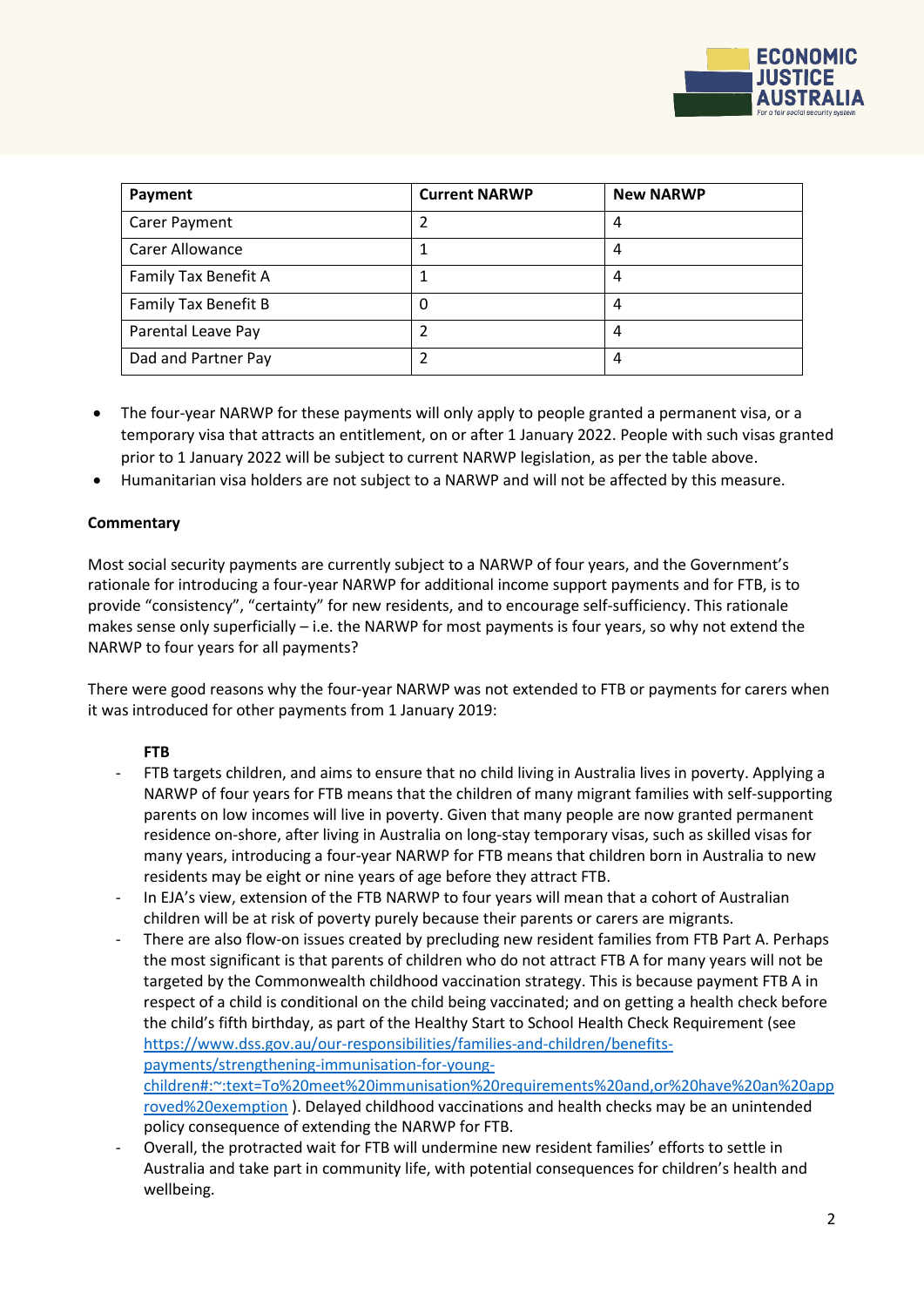

### **Payments for carers**

- When the NARWP was extended from two to four years for most social security payments, Carer Payment and Carer Allowance were exempted.
- The rationale for this exemption remains a compelling one. Providing a high level of care in the home for a frail older person, or a child or adult with disability, makes economic sense and relieves pressure on services and residential care. Introducing a four-year NARWP for Carer Payment and Carer Allowance will mean that fewer Australian families will be able to provide high-level care in the home for loved ones.

### **Cashless Debit Card — Jobs Fund and Income Management extension**

*Subject to passage of legislation where indicated*

### **Background**

Compulsory income quarantining commenced in 2007 as a measure targeting Aboriginal communities in the Northern Territory, as part of the Federal Government's Intervention. It has since been extended by successive federal governments, including via introduction of the Cashless Debit Card program, to restrict how people spend their Centrelink entitlements by limiting the percentage of specified payments a person may receive as cash in their chosen bank account, with the balance (generally between 50% and 80%) quarantined to a separate account. Restrictions are imposed on where and how the quarantined funds can be spent, precluding the use of the quarantined amount to purchase excluded goods, such as alcohol or for gambling.

Legislation passed in December 2020 enabled continuation of the CDC program in former trial areas, and extension of the program (with distinctly different participation criteria) to the whole of the Northern Territory and the Cape York Area.

For more information on the CDC and Income Management programs, and the extended rollout currently underway, se[e https://www.ejaustralia.org.au/wp/briefing-paper/briefing-cashless-debit-card-cdc](https://www.ejaustralia.org.au/wp/briefing-paper/briefing-cashless-debit-card-cdc-extended-rollout-2021/)[extended-rollout-2021/](https://www.ejaustralia.org.au/wp/briefing-paper/briefing-cashless-debit-card-cdc-extended-rollout-2021/)

### **Key announcements**

- Further investment in development of Cashless Debit Card (CDC) technology
- Funding to support engagement with communities, states and territories on "expansion options" for the CDC program
- Extension of place-based Income Management (i.e., where participation is compulsory in a defined geographic area, unless the person is exempted or exited), in all 13 current locations across Australia until 31 December 2023 (subject to passage of legislation)
- Funding to support operation of the CDC and Income Management programs concurrently in the Northern Territory and Cape York region, reflecting legislative amendments made late last year. (Income Management participants in the Northern Territory can choose not to transition from Income Management to the CDC program. Cape York Income Management participants are being compulsorily transitioned to the CDC program.)
- Funding for a "Jobs Fund", to create employment opportunities in the longest-running CDC sites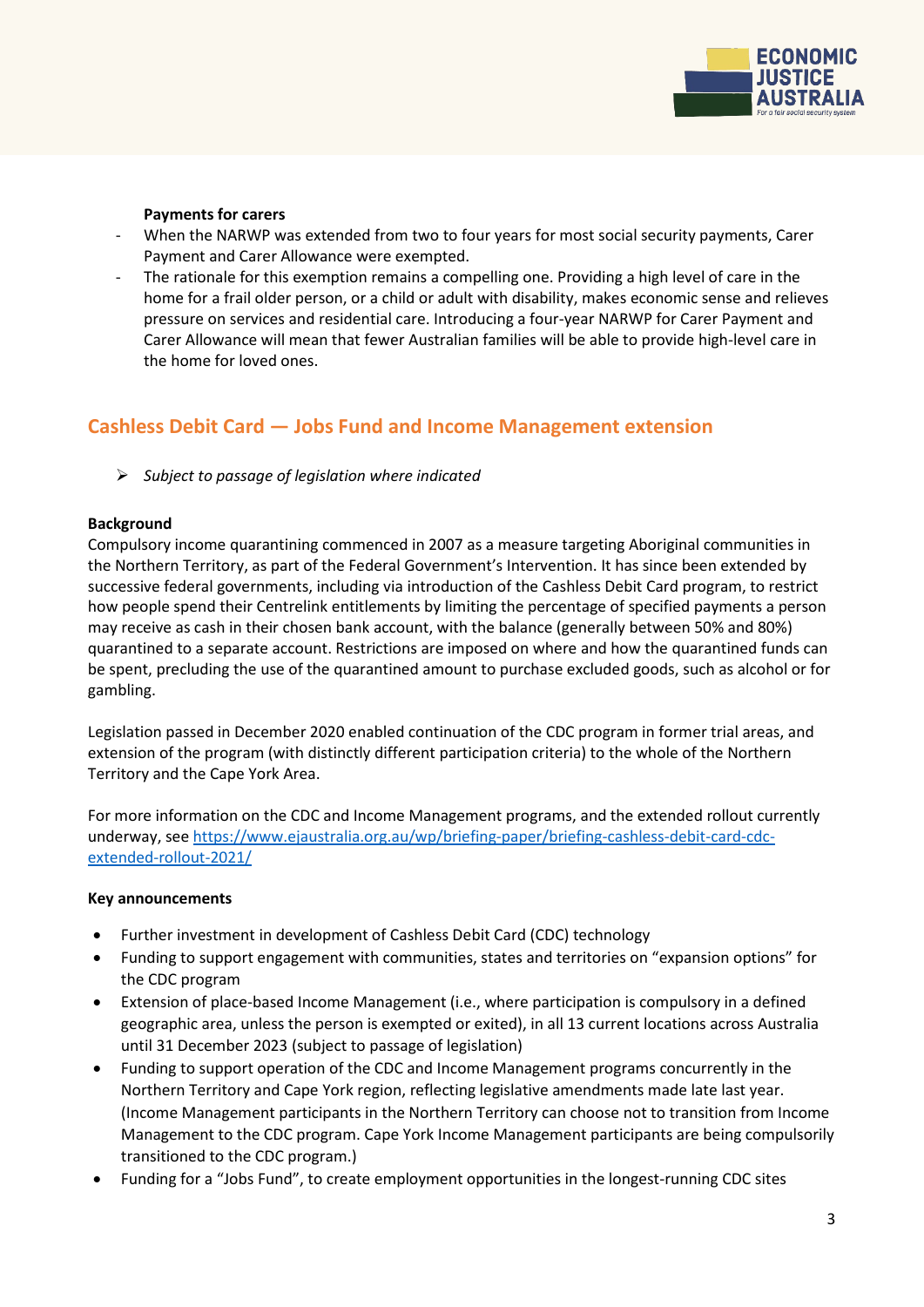

- Funding to establish and build on existing drug and alcohol residential rehabilitation facilities in CDC sites
- Investment in CDC program data collection, to enable evaluation.

### **Commentary**

In its submission to the Senate Inquiry into the Social Security (Administration) Amendment (Continuation of Cashless Welfare) Bill 2020, EJA recommended that mandatory income management regimes, including the CDC program, be abolished; and that while the CDC program remains in place, it should be solely voluntary or opt-in.

EJA remains concerned that the CDC program:

- can cause social harms
- can make it more difficult for victims of domestic violence to seek safety
- has been rolled out without adequate consultation with communities
- has created unnecessary and outsized administrative costs
- has been developed on the flawed assumption that poverty and social disadvantage are caused by poor financial and self-control skills rather than a basic lack of resources
- breaches Australia's human rights obligations in relation to the self-determination of Indigenous peoples, equality, non-discrimination, social security and privacy.

Read EJA's submission on the Cashless Welfare Bill here: [https://www.ejaustralia.org.au/wp/policy](https://www.ejaustralia.org.au/wp/policy-submission/inquiry-into-the-social-security-administration-amendment-continuation-of-cashless-welfare-bill/)[submission/inquiry-into-the-social-security-administration-amendment-continuation-of-cashless-welfare](https://www.ejaustralia.org.au/wp/policy-submission/inquiry-into-the-social-security-administration-amendment-continuation-of-cashless-welfare-bill/)[bill/](https://www.ejaustralia.org.au/wp/policy-submission/inquiry-into-the-social-security-administration-amendment-continuation-of-cashless-welfare-bill/) 

For further analysis of the CDC budget measures, see the Accountable Income Management Network's media release[, here.](https://accountableincomemanagementnetwork.files.wordpress.com/2021/05/20210514-aimn-media-release-federal-budget-2021-22-1.pdf)

### **Community Development Program**

- *New jobs program subject to passage of legislation*
- \$111 million to be provided to enable the Community Development Program to meet the increased caseload resulting from the COVID-19 pandemic; and develop a new remote jobs program to replace the CDP from 2023.
- The new jobs program to replace the CDP will be designed in partnership with remote communities, with pilots to commence later this year.

### **Commentary**

EJA welcomes the announcement that the Community Development Program will be replaced with an alternative program for job seekers in remote communities from 2023, with penalties suspended in the meantime.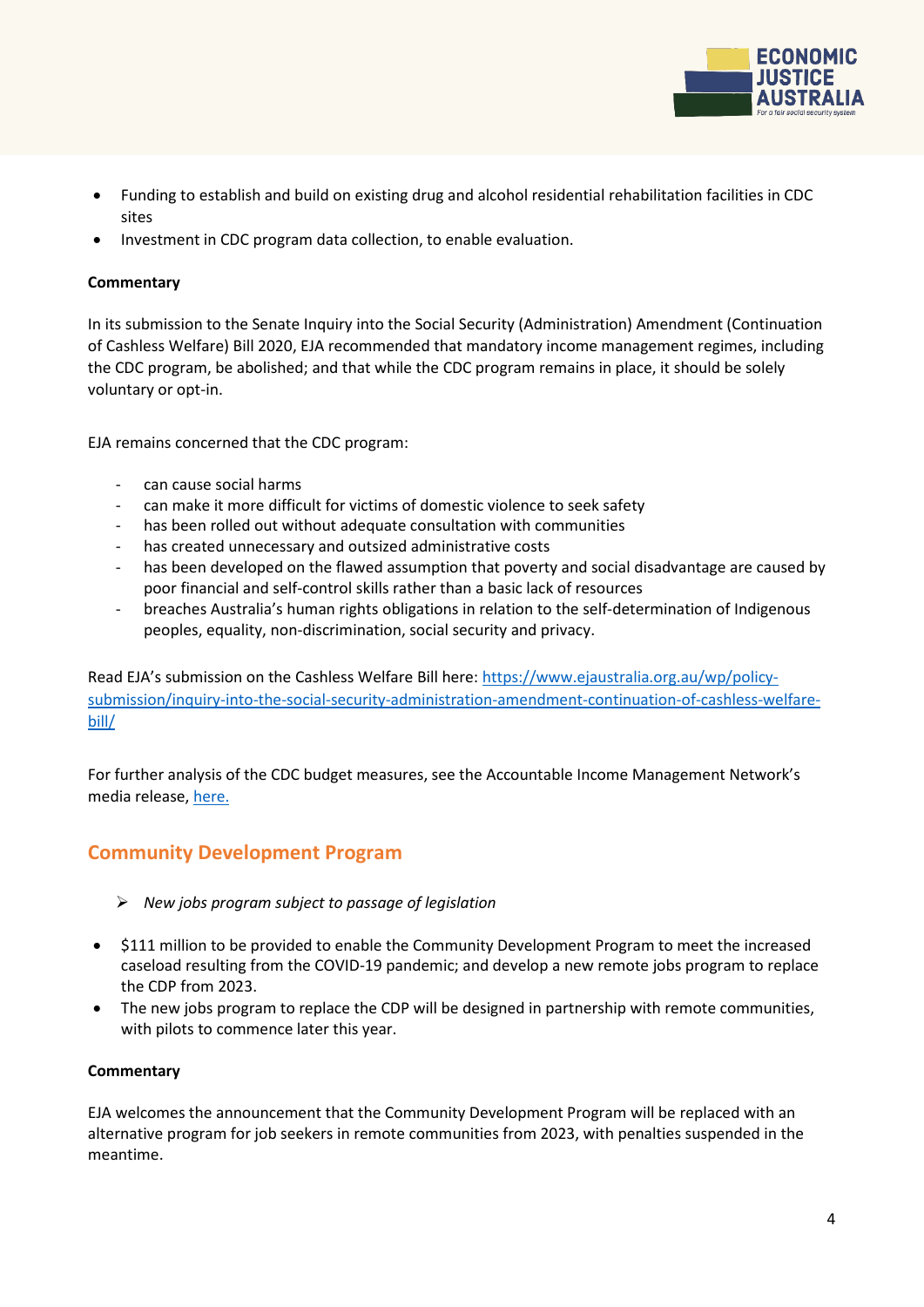

EJA has long advocated for the abolition of the CDP and its replacement with the comprehensive alternative model originally proposed by the Aboriginal Peak Organisations NT (APONT) - the Fair Work and Strong Communities: Remote Development and Employment Scheme (RDES). EJA's February 2020 research report on the impact of the CDP penalty system on Aboriginal and Torres Strait Islander people living in the Northern Territory found that CDP penalties created financial hardship for families and broader communities, with long-term impacts for whole communities on food and housing security, physical and mental health and well-being. It is vital that any new remote employment program delivers community development by meeting community needs, providing meaningful training and ensuring economic development. Read EJA's research report, *Community Development Program — The Impact of Penalties on Participants*, here:<https://www.ejaustralia.org.au/briefing-paper/cdppenalties/>

# **Pension Loans Scheme**

*Date of effect: 1 July 2022 - Subject to passage of legislation*

### **Announcement**

- \$21.2 million to be expended over four years to improve uptake of the Pension Loans Scheme by: allowing participants to access up to two lump sum advances in any 12 month period, up to a total value of 50 per cent of the maximum annual rate of the Age Pension; introduction of a No Negative Equity Guarantee so borrowers will not have to repay more than the market value of their property; raising awareness of the Pension Loans Scheme through improved public messaging and branding
- Based on current Age Pension rates, a single person would be able to receive lump sum payments of up to around \$12,385 per year, while couples combined could receive up to around \$18,670.
- The total amount of pension plus loan available will still be capped at 150 per cent of the maximum rate of Age Pension.

### **Commentary**

For analysis of this budget measure see article by researchers from School of Risk & Actuarial Studies at UNSW, [here,](https://newsroom.unsw.edu.au/news/business-law/budget-changes-make-pension-loans-scheme-more-attractive-senior-homeowners) which concludes that reverse mortgage-type schemes (such as the Pension Loans Scheme) should be marketed to both older homeowners and their adult children, and that families should be encouraged to discuss the opportunity to use housing wealth to fund expenses in retirement.

# **Social Security Agreements — Republic of Serbia and Bosnia-Herzegovina**

*1 January 2023 - subject to passage of legislation*

### **Background**

Australia currently has 31 bilateral social security agreements with other countries, all of which are shared responsibility agreements. Partner countries under each agreement make concessions against their social security qualification rules so that people covered by the agreement may access payments for which they might otherwise fail to qualify. Responsibility for social security is thereby shared between the countries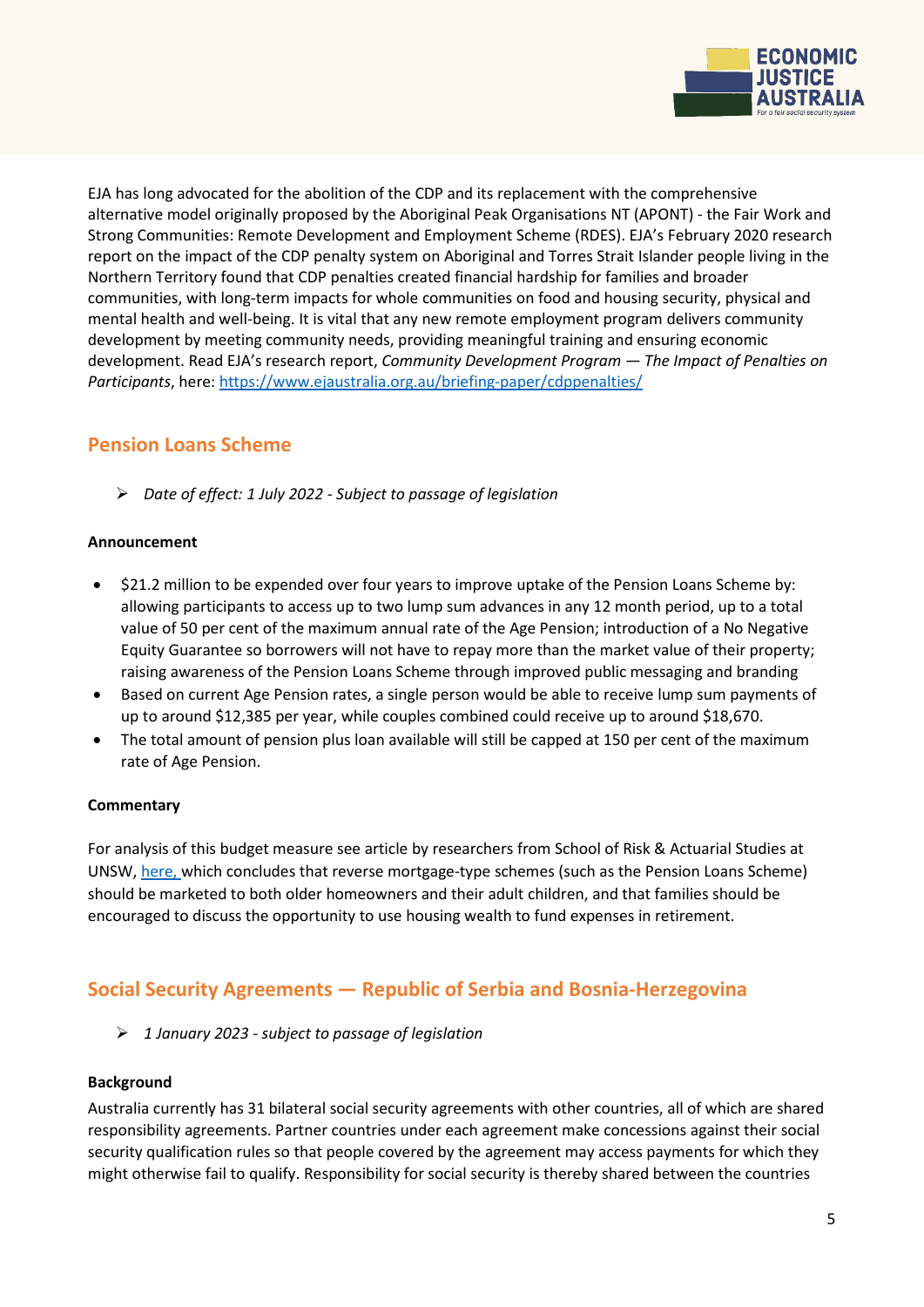

where a person has lived during their working years and potential entitlements are unlocked. A pension from one country can generally be accessed in the second country.

### **Announcement**

- \$18.8 million to be provided over four years from 2021-22 to enter into bilateral social security agreements with the Republic of Serbia and Bosnia-Herzegovina
- This measure affects people who have lived or worked in both countries
- The agreements will help people to claim a pension from both countries
- The agreements will also exempt people temporarily working in either country from having to pay into both countries' superannuation and pension schemes.

# **MEASURES NOT SUBJECT TO PASSAGE OF LEGISLATION**

### **Taskforce Integrity**

#### **Background**

The key compliance measure announced in the budget is a substantial funding boost for Services Australia's Taskforce Integrity. The Taskforce was established to respond to serious fraud and identity crime by bringing together capabilities and intelligence from Services Australia and the Australian Federal Police, with areas of focus including investigation of cases involving:

- Stolen identity, to lodge false social security claims or hijack social security payments
- Social security recipients having unexplained wealth.

The Taskforce is also involved in recovery of social security debts resulting from fraud and serious noncompliance, with recovery effected via departure prohibition orders; seizure and sale of assets; and bank, wage and tax refund garnishee. Where there's evidence of criminal behaviour, the Taskforce refers matters to the Commonwealth Director of Public Prosecutions.

#### **Announcement**

• \$23.8 million to be expended over two years from 2021-22 to extend operation of Services Australia's Taskforce Integrity.

### **Confirmation of single status**

### **Background**

Until November 2019, single parents claiming Parenting Payment or Jobseeker Payment were required to provide contact details of two referees who could attest to their single status. These third party verification requirements have not been enforced since November 2019 due to the 2019-20 bushfires and ongoing impact of the COVID-19 pandemic.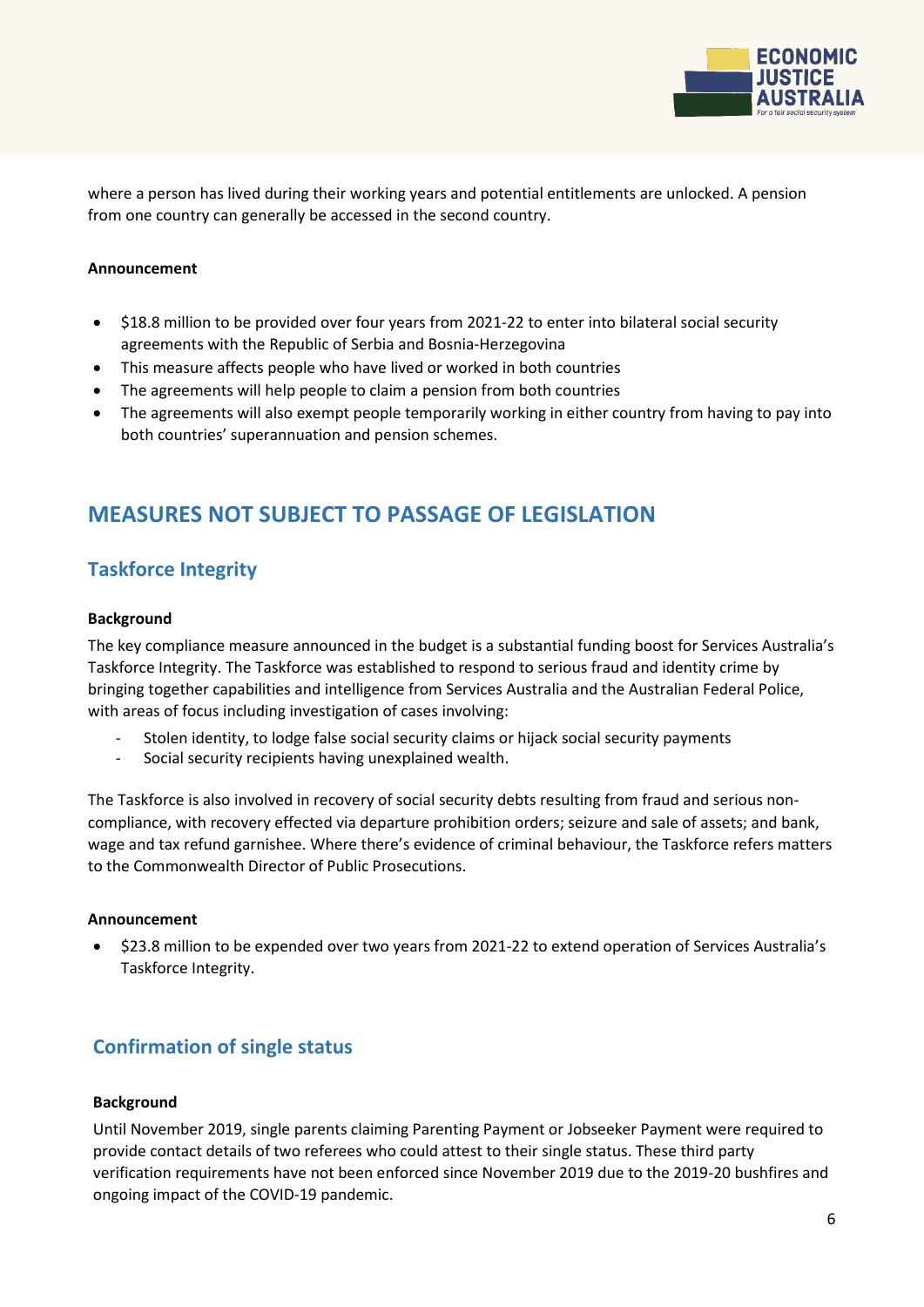

### **Announcement**

- \$3.8 million to be expended over five years from 2020-21 to enable cessation of the third party relationship verification process for single parents claiming Parenting Payment and JobSeeker Payment.
- This measure will start on 1 July 2021 and is ongoing. Claimants and recipients will still need to provide contact details of one referee but the referee will only be contacted where further verification is required.
- Review processes for customers who are separated and living under the same roof as their ex-partner will change. A mandatory review must be completed 13 weeks after an initial decision that a person is separated under the same roof as their ex-partner. Following this first review, ongoing reviews may be undertaken every 13 or 26 weeks depending on individual circumstances.

### **Rate increase; income test change; temporary waiver of ordinary waiting period**

*Enabling legislation passed and measures in place*

### **Funded measures**

- Increase to the base rate of working-age payments by \$50 per fortnight from 1 April 2021.The increase applies to JobSeeker Payment, Youth Allowance, Parenting Payment, Austudy, ABSTUDY Living Allowance, Partner Allowance, Widow Allowance, Special Benefit, Farm Household Allowance and for certain Education Allowance recipients under the Department of Veterans' Affairs Education Scheme
- Increase in income test free area for certain working-age payments to \$150 per fortnight, from 1 April 2021. This applies to income test for JobSeeker Payment, Youth Allowance (other), Parenting Payment Partnered, Widow Allowance and Partner Allowance
- Extension of the temporary waiver of the Ordinary Waiting Period for certain payments to 30 June 2021.

# **COVID-related changes to eligibility criteria for JobSeeker Payment and Youth Allowance**

*Enabling legislation passed and measure in place*

### **Funded measure**

• Extension of the temporary change to eligibility criteria for JobSeeker Payment and Youth Allowance (job seeker), so that people required to self-isolate or care for others as a result of COVID-19 may qualify. Temporary change extended for a further three months to 30 June 2021.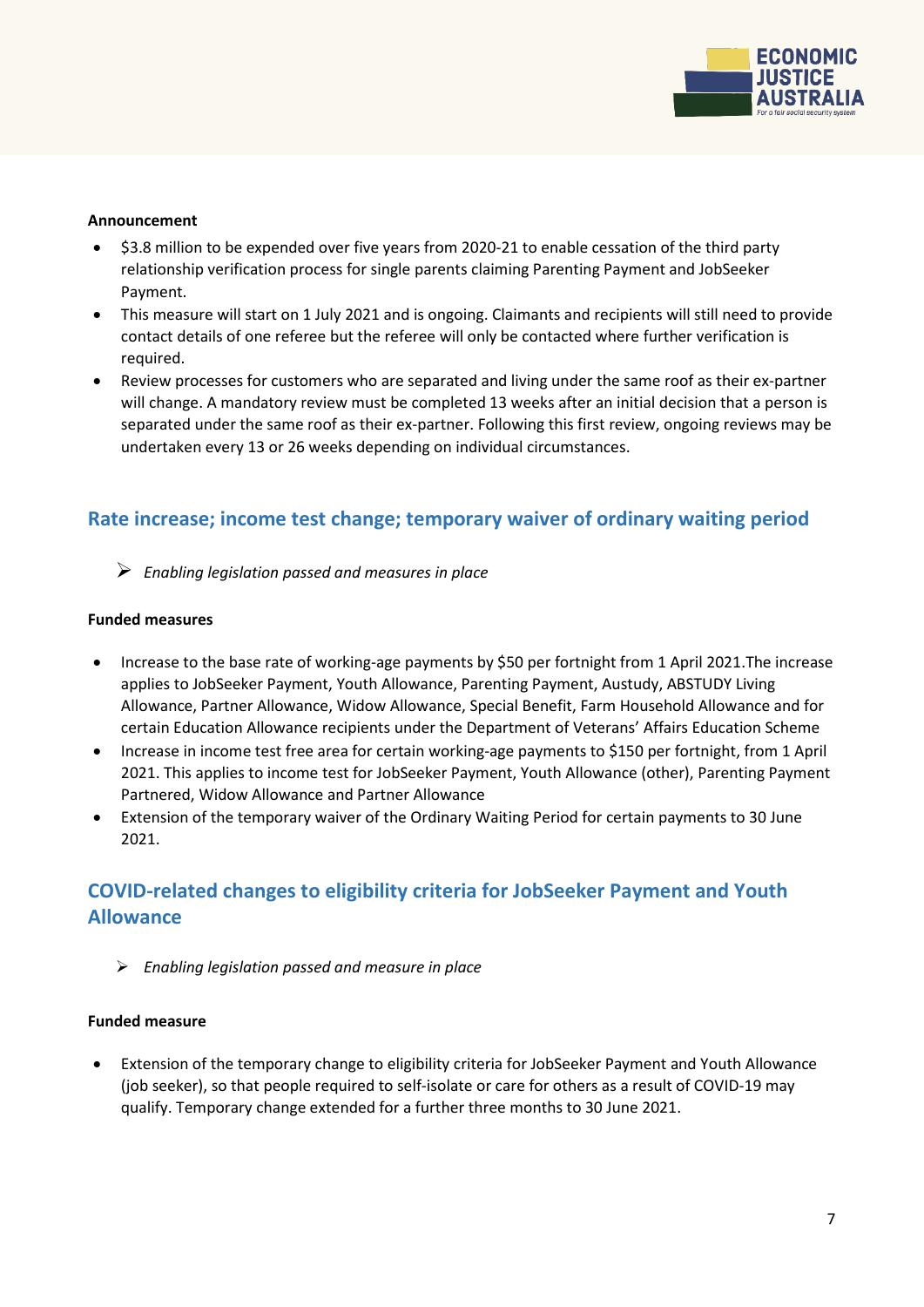

# **Enhanced mutual obligations**

*Measures already in place* 

### **Announcements**

- Job seekers will be required to participate in an intensive activity after six months of unemployment, including participation in approved intensive short courses, with some job seekers required to participate in Work for the Dole
- \$12.0 million to provide ["Relocation Assistance to Take Up a Job"](https://www.dese.gov.au/rattuaj), with a \$2,000 incentive payment upfront and expanding eligibility to enable job seekers to access the incentive when they take up ongoing work for more than 20 hours per week
- \$2.5 million to establish an employer reporting line to refer job seekers who are not genuine in their job search and increase auditing of job applications to ensure job seekers are making genuine applications
- \$1.5 million to fund reintroduction of face-to-face servicing for job seekers; implementation of a graduated return in job search requirements from 15 per month from April 2021 to 20 per month from July 2021; and mandating job seekers in online employment services to complete their career profile in the jobactive system.

### **Further information**

For more information on mutual obligation requirements currently in place, see ACOSS webpage, *JobSeeker*  **Payments: Access and Requirements, [here.](https://www.acoss.org.au/information-on-accessing-income-support-centrelink-payments/)** 

### **Remote Servicing**

### **Announcements**

- \$99.3 million to be provided over four years from 2021-22 (and \$24.9 million per year ongoing) for Services Australia to deliver payments and services in remote locations, particularly in the Northern Territory, Western Australia, Northern Queensland, South Australia and Tasmania
- The funding aims to enable Services Australia to enhance direct access to payments and services for remote customers through a mix of agents, access points, remote service centres, visits by remote servicing teams, and technology-enabled services such as virtual servicing
- This measure extends the 2020-21 Budget measure titled Services Australia provision of remote services — continuation.

### **Commentary**

For background on the barriers faced by people in remote communities in accessing social security entitlements and services see:

- [https://www.ejaustralia.org.au/wp/policy-submission/inquiry-into-the-social-security](https://www.ejaustralia.org.au/wp/policy-submission/inquiry-into-the-social-security-administration-amendment-continuation-of-cashless-welfare-bill/)[administration-amendment-continuation-of-cashless-welfare-bill/](https://www.ejaustralia.org.au/wp/policy-submission/inquiry-into-the-social-security-administration-amendment-continuation-of-cashless-welfare-bill/)
- [https://www.ejaustralia.org.au/wp/policy-submission/submission-in-response-to-the-indigenous](https://www.ejaustralia.org.au/wp/policy-submission/submission-in-response-to-the-indigenous-voice-discussion-paper/)[voice-discussion-paper/](https://www.ejaustralia.org.au/wp/policy-submission/submission-in-response-to-the-indigenous-voice-discussion-paper/)